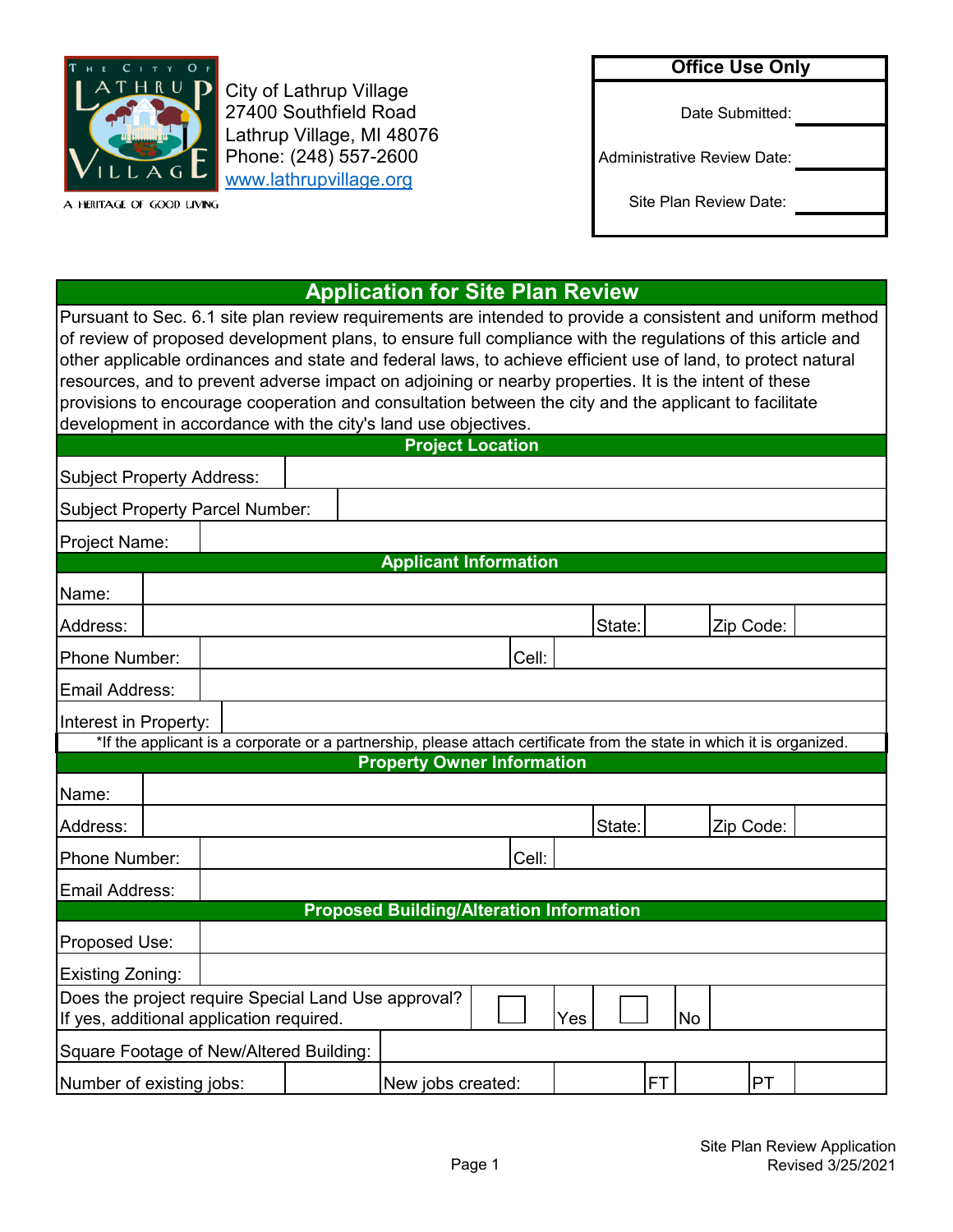|                                                                                                                                                                                                                                                                                                                                                                                                                                                                                                                                                                                                                                                                                                                                                                                                                                                                                                                                                                                                                                                                                                                                                                                                                                      |  |  |  |  | <b>Project Architect</b> |       |        |           |  |
|--------------------------------------------------------------------------------------------------------------------------------------------------------------------------------------------------------------------------------------------------------------------------------------------------------------------------------------------------------------------------------------------------------------------------------------------------------------------------------------------------------------------------------------------------------------------------------------------------------------------------------------------------------------------------------------------------------------------------------------------------------------------------------------------------------------------------------------------------------------------------------------------------------------------------------------------------------------------------------------------------------------------------------------------------------------------------------------------------------------------------------------------------------------------------------------------------------------------------------------|--|--|--|--|--------------------------|-------|--------|-----------|--|
| Name:                                                                                                                                                                                                                                                                                                                                                                                                                                                                                                                                                                                                                                                                                                                                                                                                                                                                                                                                                                                                                                                                                                                                                                                                                                |  |  |  |  |                          |       |        |           |  |
| Address:                                                                                                                                                                                                                                                                                                                                                                                                                                                                                                                                                                                                                                                                                                                                                                                                                                                                                                                                                                                                                                                                                                                                                                                                                             |  |  |  |  |                          |       | State: | Zip Code: |  |
| Phone Number:                                                                                                                                                                                                                                                                                                                                                                                                                                                                                                                                                                                                                                                                                                                                                                                                                                                                                                                                                                                                                                                                                                                                                                                                                        |  |  |  |  |                          | Cell: |        |           |  |
| Email Address:                                                                                                                                                                                                                                                                                                                                                                                                                                                                                                                                                                                                                                                                                                                                                                                                                                                                                                                                                                                                                                                                                                                                                                                                                       |  |  |  |  |                          |       |        |           |  |
|                                                                                                                                                                                                                                                                                                                                                                                                                                                                                                                                                                                                                                                                                                                                                                                                                                                                                                                                                                                                                                                                                                                                                                                                                                      |  |  |  |  | <b>Project Engineer</b>  |       |        |           |  |
| Name:                                                                                                                                                                                                                                                                                                                                                                                                                                                                                                                                                                                                                                                                                                                                                                                                                                                                                                                                                                                                                                                                                                                                                                                                                                |  |  |  |  |                          |       |        |           |  |
| Address:                                                                                                                                                                                                                                                                                                                                                                                                                                                                                                                                                                                                                                                                                                                                                                                                                                                                                                                                                                                                                                                                                                                                                                                                                             |  |  |  |  |                          |       | State: | Zip Code: |  |
| Phone Number:                                                                                                                                                                                                                                                                                                                                                                                                                                                                                                                                                                                                                                                                                                                                                                                                                                                                                                                                                                                                                                                                                                                                                                                                                        |  |  |  |  |                          | Cell: |        |           |  |
| Email Address:                                                                                                                                                                                                                                                                                                                                                                                                                                                                                                                                                                                                                                                                                                                                                                                                                                                                                                                                                                                                                                                                                                                                                                                                                       |  |  |  |  |                          |       |        |           |  |
|                                                                                                                                                                                                                                                                                                                                                                                                                                                                                                                                                                                                                                                                                                                                                                                                                                                                                                                                                                                                                                                                                                                                                                                                                                      |  |  |  |  | <b>Project Attorney</b>  |       |        |           |  |
| Name:                                                                                                                                                                                                                                                                                                                                                                                                                                                                                                                                                                                                                                                                                                                                                                                                                                                                                                                                                                                                                                                                                                                                                                                                                                |  |  |  |  |                          |       |        |           |  |
| Address:                                                                                                                                                                                                                                                                                                                                                                                                                                                                                                                                                                                                                                                                                                                                                                                                                                                                                                                                                                                                                                                                                                                                                                                                                             |  |  |  |  |                          |       | State: | Zip Code: |  |
| Phone Number:                                                                                                                                                                                                                                                                                                                                                                                                                                                                                                                                                                                                                                                                                                                                                                                                                                                                                                                                                                                                                                                                                                                                                                                                                        |  |  |  |  |                          | Cell: |        |           |  |
| Email Address:                                                                                                                                                                                                                                                                                                                                                                                                                                                                                                                                                                                                                                                                                                                                                                                                                                                                                                                                                                                                                                                                                                                                                                                                                       |  |  |  |  |                          |       |        |           |  |
| <b>Required Submittal Information</b><br>Pursuant to Sec. 6.1.4 (C) Submission of site plan for final review: the applicant is required to submit the<br>following materials to the City Hall 21 days prior to the targeted date of the formal Site Plan review. Failure<br>to supply all required information will result in the rejection of the application by the Administration or the<br>Planning Commission. Incomplete applications will not be accepted.<br>One (1) completed and signed copy of the application for site plan review<br>PDF of complete site plan review application materials<br>One (1) full-sized (24x36) set of site plans, for each required review<br>Proof that the plan has been submitted for review to governmental agencies that have jurisdiction over<br>any aspect of the project, including, but not limited to Road Commission for Oakland County (RCOC),<br>Water Resource Commission (WRC), county health division, Michigan Department of Transportation,<br>Michigan Department of Environmental Quality, and other agencies deemed appropriate by the<br>planning commission or city council<br>Review Fee: Commercial \$1,330 / Multi-Family \$1,225 + \$1/unit<br><b>Signatures</b> |  |  |  |  |                          |       |        |           |  |
| Application MUST be signed by both the applicant and legal property owner. The undersigned deposes that<br>the foregoing and any attached information is true & correct.                                                                                                                                                                                                                                                                                                                                                                                                                                                                                                                                                                                                                                                                                                                                                                                                                                                                                                                                                                                                                                                             |  |  |  |  |                          |       |        |           |  |
| Applicant's Signature:                                                                                                                                                                                                                                                                                                                                                                                                                                                                                                                                                                                                                                                                                                                                                                                                                                                                                                                                                                                                                                                                                                                                                                                                               |  |  |  |  |                          |       |        |           |  |
| Applicant's Printed Name:                                                                                                                                                                                                                                                                                                                                                                                                                                                                                                                                                                                                                                                                                                                                                                                                                                                                                                                                                                                                                                                                                                                                                                                                            |  |  |  |  |                          |       |        |           |  |
| Date:                                                                                                                                                                                                                                                                                                                                                                                                                                                                                                                                                                                                                                                                                                                                                                                                                                                                                                                                                                                                                                                                                                                                                                                                                                |  |  |  |  |                          |       |        |           |  |
| Owner's Signature:                                                                                                                                                                                                                                                                                                                                                                                                                                                                                                                                                                                                                                                                                                                                                                                                                                                                                                                                                                                                                                                                                                                                                                                                                   |  |  |  |  |                          |       |        |           |  |
| <b>Owner's Printed Name:</b>                                                                                                                                                                                                                                                                                                                                                                                                                                                                                                                                                                                                                                                                                                                                                                                                                                                                                                                                                                                                                                                                                                                                                                                                         |  |  |  |  |                          |       |        |           |  |
| Date:                                                                                                                                                                                                                                                                                                                                                                                                                                                                                                                                                                                                                                                                                                                                                                                                                                                                                                                                                                                                                                                                                                                                                                                                                                |  |  |  |  |                          |       |        |           |  |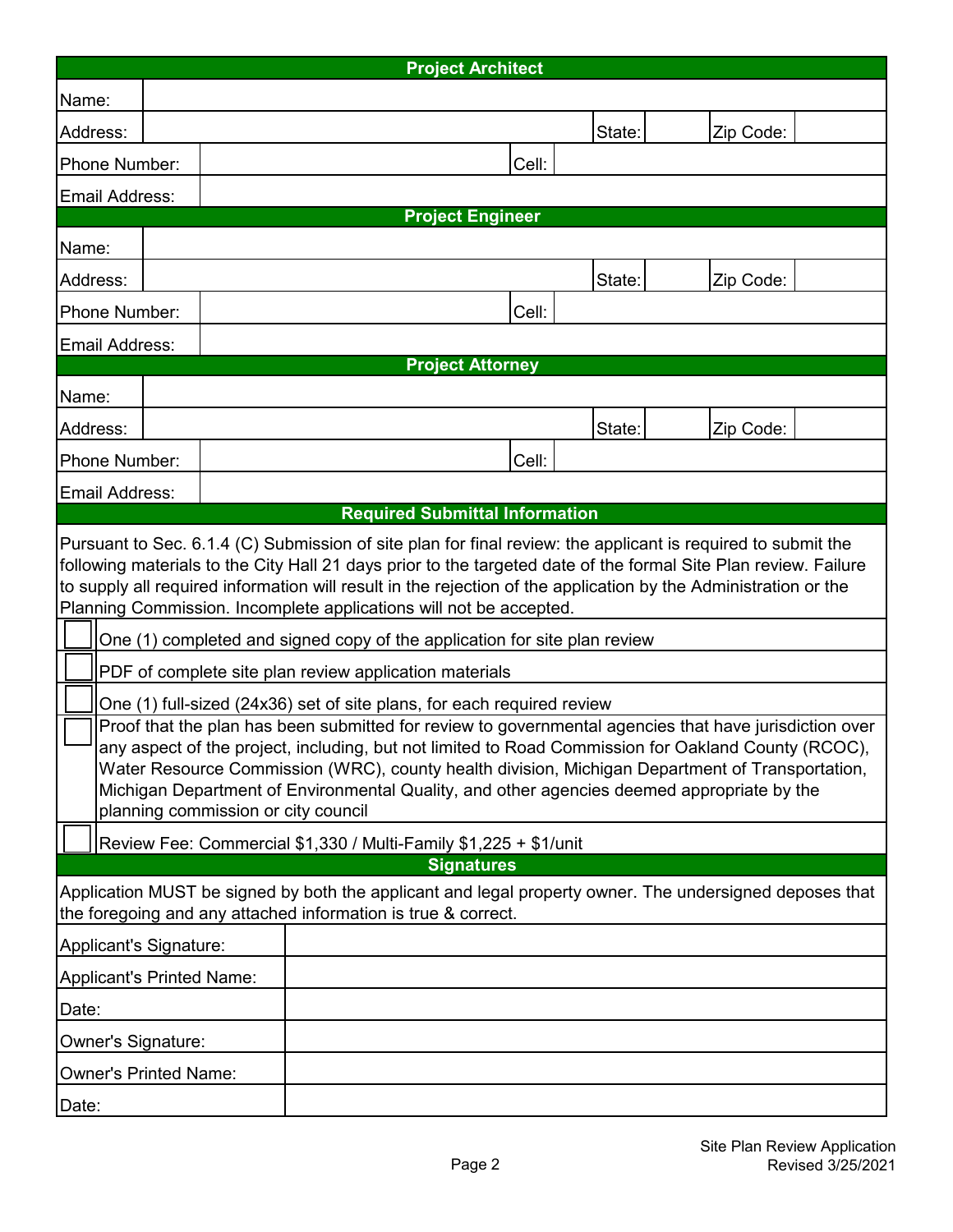## **Site Plan Review Checklist**

**Pursuant Lathrup Village Zoning Ordinance Sec. 6.1.4 Required information on all site plans**, the following items are required to complete an application for Site Plan Review. It is the responsibility of the applicant to ensure that the application is complete, factual and complies with the city's ordinances.

Site plans shall consist of an overall plan for the entire development, drawn to a scale of not less than one inch = 20 feet for property less than one acre, one inch = 30 feet for property larger than one acre but less than three acres, and one inch = 50 feet for property larger than three acres. Sheet size shall be at least 24 inches by 36 inches.

|   |   |       | Sec. 6.1.4 (B) Descriptive and Identification Data.                                                    |  |  |  |
|---|---|-------|--------------------------------------------------------------------------------------------------------|--|--|--|
| Υ |   | N N/A |                                                                                                        |  |  |  |
|   |   |       | Applicant's name and address, and telephone number.                                                    |  |  |  |
|   |   |       | Title block indicating the name of the development.                                                    |  |  |  |
|   |   |       | Scale.                                                                                                 |  |  |  |
|   | v |       | Northpoint.                                                                                            |  |  |  |
|   |   |       | Dates of submission and revisions (month, day, and year).                                              |  |  |  |
|   |   |       | Location map drawn to scale without northpoint.                                                        |  |  |  |
|   |   |       | Legal and common description of property.                                                              |  |  |  |
|   |   |       | The dimensions of all lots and property lines, showing the relationship of the site to abutting        |  |  |  |
|   |   |       | properties. If the site is a part of a larger parcel, the plan should indicate the boundaries of total |  |  |  |
|   |   |       | land holding.                                                                                          |  |  |  |
|   |   |       | A schedule of completing the project, including the phasing or timing of all proposed                  |  |  |  |
|   |   |       | developments.                                                                                          |  |  |  |
|   |   |       | Identification and seal of architect, engineer, land surveyor, or landscape architect who prepared     |  |  |  |
|   |   |       | plan.                                                                                                  |  |  |  |
|   |   |       | Written description of proposed land use.                                                              |  |  |  |
|   |   |       | Zoning classification of applicant's parcel and all abutting parcels.                                  |  |  |  |
|   |   |       | Proximity to driveways serving adjacent parcels.                                                       |  |  |  |
|   |   |       | Proximity to section corner and major thoroughfares.                                                   |  |  |  |
|   |   |       | Notation of any variances which have or must be secured.                                               |  |  |  |
|   |   |       | Net acreage (minus right-of-way) and total acreage, to the nearest one-tenth acre.                     |  |  |  |
|   |   |       | Sec. 6.1.4 (C) Site Data                                                                               |  |  |  |
| Υ |   | N N/A |                                                                                                        |  |  |  |
|   |   |       | Existing lot lines, building lines, structures, parking areas, and other improvements on the site      |  |  |  |
|   |   |       | and within 100 feet of the site.                                                                       |  |  |  |
|   |   |       | Front, side, and rear setback dimensions.                                                              |  |  |  |
|   |   |       | Topography on the site and within 100 feet of the site at two-foot contour intervals, referenced to    |  |  |  |
|   |   |       | a U.S.G.S. benchmark.                                                                                  |  |  |  |
|   |   |       | Proposed site plan features, including buildings, roadway widths and names, and parking areas.         |  |  |  |
|   |   |       | Dimensions and centerlines of existing and proposed roads and road rights-of-way.                      |  |  |  |
|   |   |       | Acceleration, deceleration, and passing lanes, where required.                                         |  |  |  |
|   |   |       | Proposed location of driveway entrances and on-site driveways.                                         |  |  |  |
|   |   |       | Typical cross-section of proposed roads and driveways.                                                 |  |  |  |
|   |   |       | Location of existing drainage courses, floodplains, lakes and streams, with elevations.                |  |  |  |
|   |   |       | Location and dimensions of wetland areas. If deemed necessary because of site or soil                  |  |  |  |
|   |   |       | conditions or because of the scope of the project, a detailed hydrology study may be required.         |  |  |  |
|   |   |       | Location of sidewalks within the site and within the right-of-way.                                     |  |  |  |
|   |   |       | Exterior lighting locations and method of shielding lights from shining off the site.                  |  |  |  |
|   |   |       | Trash receptacle locations and method of screening, if applicable.                                     |  |  |  |
|   |   |       | Transformer pad location and method of screening, if applicable.                                       |  |  |  |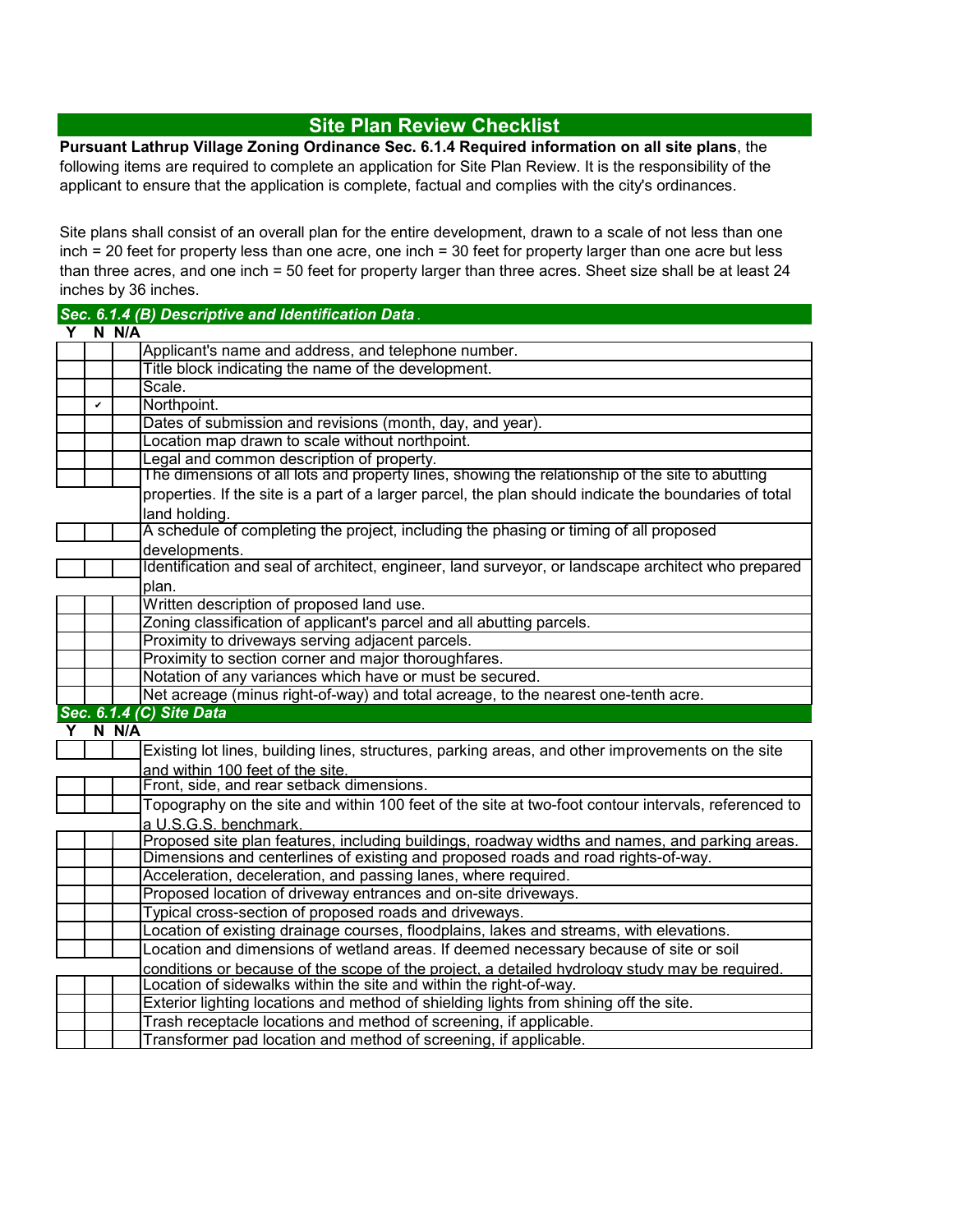#### **Y N N/A**

| Parking spaces, typical dimensions of spaces, indication of total number of spaces, drives, and      |
|------------------------------------------------------------------------------------------------------|
| method of surfacing.                                                                                 |
| Parking Calculations in accorance with Zoning Ordinance Standards                                    |
| The location of lawns and landscaped areas, including required landscaped greenbelts.                |
| Landscape plan, including location, size, type and quantity of proposed shrubs, trees and other      |
| live plant material.                                                                                 |
| Location, sizes, and types of existing trees five inches or greater in diameter, measured at one     |
| foot off the ground, before and after proposed development.                                          |
| Cross-section of proposed berms.                                                                     |
| Location and description of all easements for public right-of-way, utilities, access, shared access, |
| and drainage.                                                                                        |
| Designation of fire lanes.                                                                           |
| Loading/unloading area.                                                                              |
| The location of any outdoor storage of materials and the manner by which it will be screened.        |

# *Sec. 6.1.4 (D) Building and Structure Details.*

| Υ | N N/A |                                                                                                        |
|---|-------|--------------------------------------------------------------------------------------------------------|
|   |       | Location, height, and outside dimensions of all proposed buildings or structures.                      |
|   |       | Indication of the number of stores and number of commercial or office units contained in the           |
|   |       | building.                                                                                              |
|   |       | Building floor plans.                                                                                  |
|   |       | Total floor area.                                                                                      |
|   |       | Location, size, height, and lighting of all proposed signs.                                            |
|   |       | Proposed fences and walls, including typical cross-section and height above the ground on both         |
|   |       | sides.                                                                                                 |
|   |       | Building facade elevations, drawn to a scale of one inch equals = four feet, or another scale          |
|   |       | approved by the building official and adequate to determine compliance with the requirements of        |
|   |       | this article. Elevations of proposed buildings shall indicate type of building materials, roof design, |
|   |       | projections, canopies, awnings and overhangs, screen walls and accessory building, and any             |
|   |       | outdoor or roof-located mechanical equipment, such as air conditioning units, heating units, and       |
|   |       | transformers, including the method of screening such equipment. Such equipment shall be                |
|   |       | screened from view of adjacent properties and public rights-of-way. Such screening shall be            |
|   |       | designed to be perceived as an integral part of the building design.                                   |
|   |       |                                                                                                        |
|   |       | Sec. 6.1.4 (E) Information Concerning Utilities, Drainage, and Related Issues                          |
|   | N N/A |                                                                                                        |
|   |       | Schematic layout of existing and proposed sanitary sewers and septic systems; water mains, well        |
|   |       | sites, and water service leads; hydrants that would be used by public safety personnel to service      |
|   |       | the site; and, the location of gas, electric, and telephone lines.                                     |
|   |       |                                                                                                        |
|   |       | Location of exterior drains, dry wells, catch basins, retention/detention areas, sumps and other       |
|   |       | facilities designed to collect, store, or transport stormwater or wastewater. The point of discharge   |
|   |       | for all drains and pipes should be specified on the site plan.                                         |
|   |       |                                                                                                        |
|   |       | Indication of site grading and drainage patterns.                                                      |
|   |       | Types of soils and location of floodplains and wetlands, if applicable.                                |
|   |       | Soil erosion and sedimentation control measures.                                                       |
|   |       | Proposed finish grades on the site, including the finish grades of all buildings, driveways,           |
|   |       | walkways, and parking lots.                                                                            |